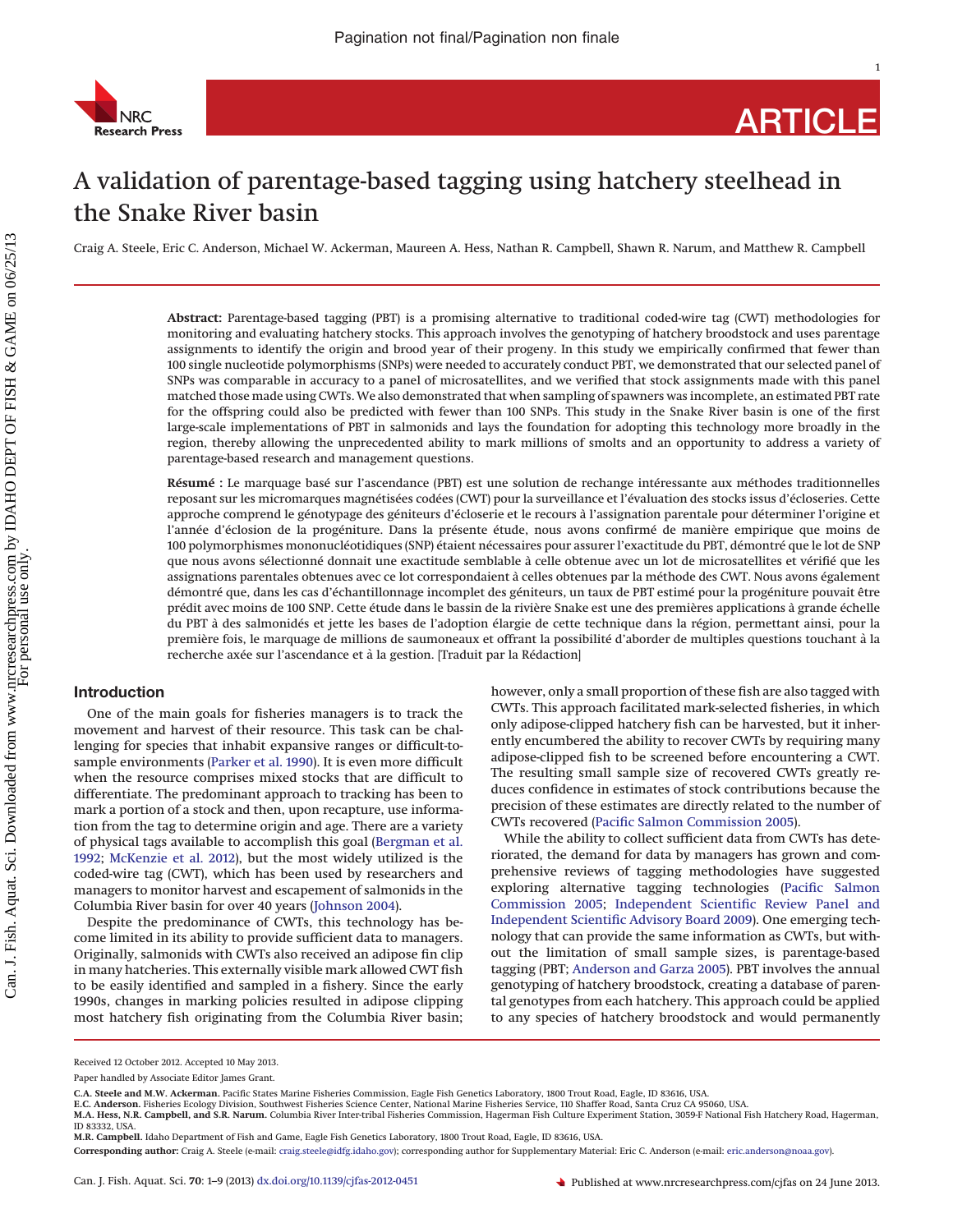and noninvasively mark all offspring. Progeny can also be nonlethally sampled at any life stage from fingerling to adult and assigned back to their parents using parentage analysis, thus identifying their hatchery of origin and brood year (i.e., age). One advantage PBT has over CWTs is a substantial increase in the number of tagged fish. When all parental broodstock are genotyped, then every offspring is genetically "tagged", which is similar to a 100% CWT rate and higher than the current basin-wide CWT tagging rates of 7%–21% over the past 10 years [\(RMIS, online](#page-8-6) [database updated continuously since 1977\)](#page-8-6). A parentage-based approach also allows origin to be determined even when low levels of genetic differentiation among stocks prohibits the use of other genetic identification techniques, such as genetic stock identification [\(Shaklee et al. 1999\)](#page-8-7). While theoretically appealing [\(Anderson and](#page-7-0) [Garza 2005,](#page-7-0) [2006\)](#page-7-1), PBT still needs to be empirically validated, and large-scale evaluations of the technology have been recommended [\(Pacific Salmon Commission 2005;](#page-8-4) [Pacific Fishery Management](#page-8-8) [Council 2008;](#page-8-8) [Independent Scientific Review Panel and Independent](#page-8-5) [Scientific Advisory Board 2009\)](#page-8-5).

PBT could be implemented with any variable molecular marker, and microsatellites are the marker of choice for many parental studies because of their variability [\(Webster and Reichart](#page-8-9) [2005\)](#page-8-9). However, there is widespread interest in the use of single nucleotide polymorphisms (SNPs), especially for large-scale parentage studies. SNPs are gaining favor because of the speed at which they can be screened, their low frequency of genotyping errors, and the ease of standardization among laboratories [\(Morin](#page-8-10) [et al. 2004\)](#page-8-10). The utility of SNPs for parentage analysis has been explored [\(Krawczak 1999;](#page-8-11) [Gill 2001;](#page-8-12) [Glaubitz et al. 2003\)](#page-8-13), and modeling indicates PBT can be conducted with as few as 60–100 SNPs [\(Anderson and Garza 2006\)](#page-7-1). Comparable accuracy of parentage assignments between SNPs and microsatellites has been demonstrated using 80 SNPs within a single parental population [\(Hauser](#page-8-14) [et al. 2011\)](#page-8-14), but empirically evaluating differently sized SNP panels is necessary, especially when PBT is to be implemented across multiple populations, each with hundreds of contributing parents.

As with CWTs, PBT employs a stock-specific tagging rate — the fraction of fish whose parents have been genotyped. In the controlled setting of a hatchery, the PBT rate can be well-estimated by tracking the fraction of spawned males and females that are sampled and genotyped. Outside the hatchery environment, the fraction of sampled parents is usually not accurately known, making the estimation of a PBT rate for wild stocks more difficult. Despite preliminary efforts [\(Nielsen et al. 2001\)](#page-8-15) and an implementation suitable for only small populations [\(Koch et al. 2008\)](#page-8-16), little progress has been made in the past decade on estimating tagging rates from genetic data, and most software packages require that it be known or assumed (see Supplementary Material<sup>1</sup>). In sparsely sampled parental populations, such as wild stocks, it will be necessary to determine the tagging rate not just in terms of the probability that both of a fish's parents are sampled and genotyped, but also in terms of the probability that just one of its parents was sampled and genotyped.

In this study we test a number of differently sized SNP panels to empirically determine a sufficient number of SNPs needed to accurately conduct PBT across multiple hatchery steelhead (*Oncorhynchus mykiss*) broodstocks within the Snake River basin [\(Fig. 1\)](#page-2-0). We compare assignment accuracy of our selected panel of 95 SNPs with a panel of 17 microsatellites and demonstrate that assignments made with PBT match those using CWTs. Finally, we introduce a statistical framework to estimate the PBT rate of offspring from an incomplete parental sample so as to employ a PBT approach in wild populations. This work lays the foundation for

the implementation of PBT in the region and the opportunity to conduct future parentage-based projects.

# **Methods**

# **Sampling of hatchery broodstock and known-origin juveniles**

Beginning in 2008, fin tissue was sampled from nearly all adult steelhead broodstock returning to Snake River hatcheries in Idaho, Oregon, and Washington [\(Steele et al. 2011\)](#page-8-17). Progeny from all hatchery steelhead spawned in Idaho were raised at rearing facilities, including the Magic Valley rearing hatchery in southern Idaho [\(Fig. 1\)](#page-2-0), where they were reared for a year prior to smoltification and released for downstream migration. Progeny from the Cottonwood Creek stock were reared at Lyons Ferry Hatchery in Washington State. Offspring of known crosses of the hatcheries were sampled when they reached a size at which fin clips could be taken nonlethally ( $\sim$ 100 mm TL). Fin tissue was stored in 100% nondenatured ethanol prior to DNA extraction.

# **Laboratory procedures and marker selection**

Genomic DNA extractions were carried out using a Nexttec DNA isolation kit according to the manufacturer's instructions [\(http://www.nexttec.biz\)](http://www.nexttec.biz). Samples were genotyped with a panel of 188 SNPs (Table S[11](#page-1-0) ). The 188 steelhead SNP markers were selected from available loci because previous genotyping indicated the assays were robust, exhibited variation in hatchery steelhead populations in the Snake River basin, and conformed to Hardy– Weinberg and linkage equilibrium (HWE) expectations [\(Hess et al.](#page-8-18) [2011\)](#page-8-18).

Prior to DNA amplification of SNP loci using primer–probe sets (fluorescent tags), an initial polymerase chain reaction (PCR) "preamp" was implemented using whole genomic DNA to jumpstart SNP amplification via increased copy number of the targeted DNA regions. The PCR conditions for the pre-amp step were as follows: an initial mixing step of 95 °C for 15 min, followed by 14 cycles of 95 °C for 15 s and 60 °C for 4 min, ending with a final 4 °C holding step. Genotyping was performed using Fluidigm 96.96 Dynamic Array IFCs (chips). For each genotyping run, 96 samples (including an extraction negative control, a PCR negative control, and a PCR positive control) and 96 TaqMan SNP assays were loaded onto the 96.96 chips. One assay, a diagnostic sex-determining marker [\(Campbell et al. 2012\)](#page-8-19), is included in the 96-SNP panel but is not included in subsequent PBT analysis. Sample cocktail and SNP assay cocktail recipes are available by request. Each 96.96 chip was pressurized to load the DNA and SNP assays into the array using a Fluidigm IFC Controller HX. Amplification of SNPs on the 96.96 chips were performed using either an Eppendorf Mastercycle thermal cycler (protocol: thermal mixing step of 50 °C for 2 min, 70 °C for 30 min, and 25 °C for 10 min; a hotstart of 50 °C for 2 min and 95 °C for 10 min, followed by 50 cycles of 95 °C for 15 s and 60 °C for 60 s; and a final cool down step of 25 °C for 10 min) or a Fluidigm FC1 Fast-cycler (protocol: thermal mixing step of 70 °C for 30 min and 25 °C for 10 min; a hot-start of 95 °C for 60 s, followed by 50 cycles of 95 °C for 5 s and 58 °C for 25 s; and a final cool down step of 25 °C for 10 s). Chips were imaged on a Fluidigm EP1 system and analyzed and scored using the Fluidigm SNP Genotyping Analysis software version 3.1.1. Genotypes were imported and organized in a Progeny database (Progeny Software, South Bend, Indiana, USA).

Samples were also genotyped with a panel of 17 microsatellites (Table S[21](#page-1-0) ), 12 of which are from a standardized series developed to address genetic questions for steelhead throughout the Columbia River basin [\(Stephenson et al. 2008\)](#page-8-20). Of the 17 loci, 15 (Ots100, Omy1001, Ogo4, Omy07, Oke4, Oki23, Omy1011, Ots3, Ssa407,

<span id="page-1-0"></span><sup>&</sup>lt;sup>1</sup>Supplementary data are available with the article through the journal Web site at [http://nrcresearchpress.com/doi/suppl/10.1139/cjfas-2012-0451.](http://nrcresearchpress.com/doi/suppl/10.1139/cjfas-2012-0451)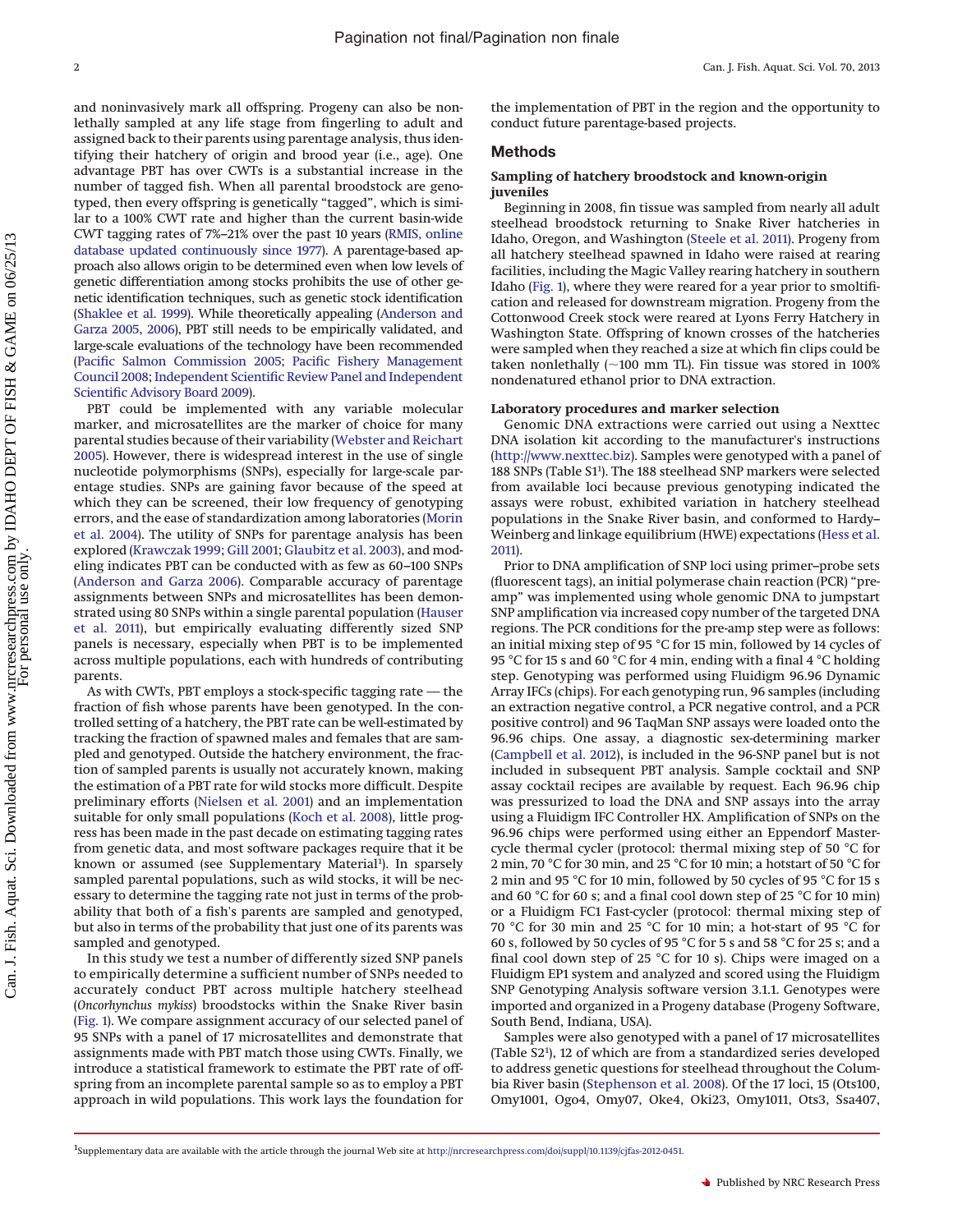<span id="page-2-0"></span>



Ssa408, Ogo1a, Omy27, Oneu14, Oneu8, and Ots4) were amplified in three multiplex PCRs (three runs on an ABI 3100 fragment analyzer). The remaining two loci (Omy325 and Ssa289) were amplified in single PCR reactions and were each run alone on an ABI 3100. Summaries of genetic diversity and deviations from HWE for the sample groups were calculated using the GenAlEx 6.4 add-on for Microsoft Excel [\(Peakall and Smouse 2006\)](#page-8-21). For significance testing, a *P* value threshold of 0.05 was used and then adjusted for

multiple comparisons using the modified false discovery rate (B-Y FDR) procedure as suggested by [Narum \(2006\).](#page-8-22)

# **Assessment of SNP power**

To select a SNP panel with a sufficient number of loci to answer future management questions and to empirically test the predictions of [Anderson and Garza \(2006\)](#page-7-1) that 60–100 SNPs provide adequate power for PBT applications, we assessed the ability of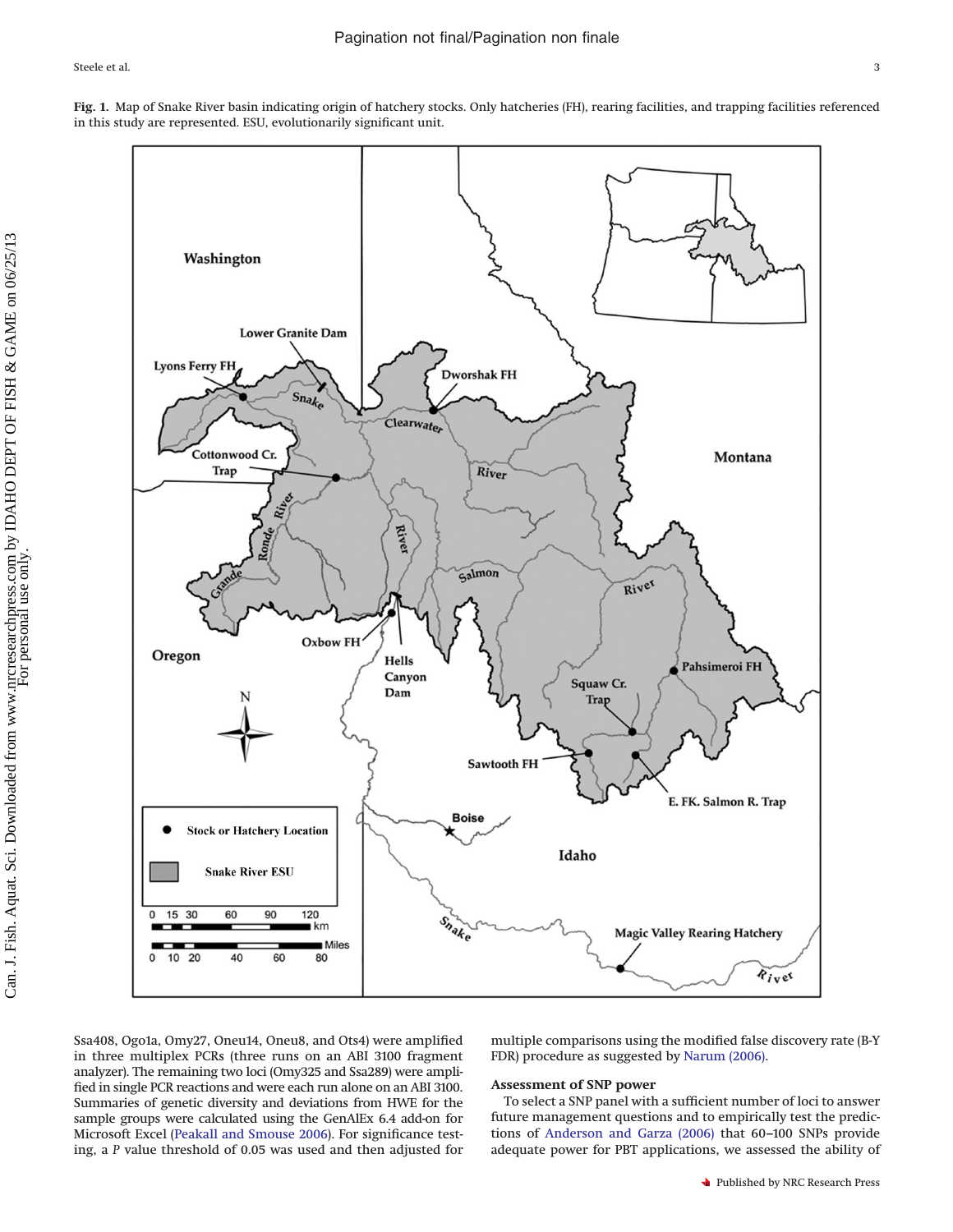SNP panels with variable numbers of loci to correctly assign offspring of known parentage tagged by PBT. We first ranked all 188 SNPs based on their minor allele frequencies (MAFs) by pooling all the parental hatchery populations, computing MAFs for the pooled population, and then ranking the SNPs by their MAF. We then iteratively conducted parentage assignments using SNP panels with sequentially larger numbers of the top-ranked SNPs (i.e., SNPs with the highest MAF). For our evaluation of differently sized SNP panels, we chose the top-ranked tiers of SNPs rather than randomly selecting loci because this more accurately reflects the process of SNP selection for parentage studies, such that when presented with a large number of potential loci, one would not randomly select loci to construct a panel but rather would select the most informative loci.

Parentage assignment using SNP genotypes was performed using the program SNPPIT [\(Anderson 2010\)](#page-7-2). While additional information such as gender of parental samples, cross records, and spawn day could be included in SNPPIT to reduce the number of parent–offspring trios considered, we purposefully exclude this information from analysis to examine the resolving ability of the SNP genotypes without this additional information. We allowed up to 10% missing genotype data for a sample within each 95-SNP panel before excluding the sample from consideration in parentage. We used an estimated SNP genotyping error rate of 1% or a per allele rate of 0.5%. SNPPIT assesses the confidence of parentage assignments using a false discovery rate (FDR), and we only accepted assignments with a very stringent FDR threshold of <1%.

We quantified the false negative rate and the unsampled-parent false positive rate to evaluate the assignment ability of the differently sized SNP panels. The false negative rate is the proportion of offspring that did not assign to their parental pair despite the parental genotypes being present in the dataset. The unsampledparent false positive rate represents the proportion of offspring whose parents were not sampled but assigned incorrectly to a nonparental pair. This was evaluated by including samples of offspring originating from an unsampled broodstock at Lyons Ferry Hatchery, Washington [\(Fig. 1\)](#page-2-0). Because the Lyons Ferry offspring did not have parents in this dataset, the assigned proportion of these offspring was used to calculate an unsampled-parent false positive rate for the differently sized SNP panels. This test using Lyons Ferry fish was intended to demonstrate that offspring from unsampled broodstock would not be erroneously assigned to fish in the parental database. However, if the Lyons Ferry population had different allele frequencies than the populations sampled for the parental database, then offspring from Lyons Ferry would have been inherently less likely to misassign to any parents in the database than were fish from the sampled populations, and false positive rates derived from that test might not have accurately reflected actual error rates. Thus, to further examine the potential for false positives in our methodology, we attempted to assign the entire collection of broodstock genotypes collected in 2008 (*N* = 5107) to the broodstock genotypes collected in 2009 (*N* = 5672) using a panel of 95 SNPs (see below) in SNPPIT. Because it was physically impossible for the 2009 broodstock to be parents of the previous year's broodstock, any parental assignment in this exercise would be known to be incorrect.

## **Assignment accuracy compared with microsatellites**

Based on performance results of the differently sized SNP panels (below), we selected a final panel of 95 SNPs for use in subsequent analyses. In several cases, SNPs of lower rank, based on MAF, were chosen instead of SNPs of higher rank (Table S1<sup>1</sup>) because of their higher quality and consistently scorable genotype plots. To compare the assignment accuracy of the 95-SNP panel with that of microsatellites, we genotyped the known-origin offspring and their parents with the panel of 17 microsatellites. Parentage assignments using microsatellite genotypes were made with a maximum likelihood approach using CERVUS 3.0.3

[\(Kalinowski et al. 2007;](#page-8-23) [Marshall et al. 1998\)](#page-8-24) and assuming unknown gender of the parental samples to allow for unrestricted matings. We determined accuracy for parental assignments of the offspring by comparing the assignments with stock and parental cross records recorded at the hatchery. An average error rate of 0.44% (a per allele rate of 0.0022 was used in SNPPIT) was calculated for the 95 SNPs by regenotyping a subset of samples at the 95 loci.

# **Comparison of known-origin CWT adults in the Snake River harvest program**

In addition to collecting parental genotypes from several hatchery populations for the pilot study described above, we also sampled and genotyped the majority of steelhead broodstocks spawned during 2008 in the Snake River basin [\(Steele et al. 2011\)](#page-8-17). A portion of offspring from these broodstocks was marked with CWTs ( $\sim$ 13%). During the winter of 2010–2011, creel clerks from the Lower Snake River Compensation Plan's (LSRCP) harvest monitoring program recovered snouts from CWT-detected adults captured in the Snake River fishery. Because hatchery steelhead typically smolt after 1 year in fresh water, any offspring from the 2008 brood year that returned as one-ocean adults during this season are expected to be tagged by PBT, while all older adult offspring would be precluded from PBT assignment. Snouts were sent to the Idaho Fish and Game CWT Lab in Nampa, Idaho, for processing. During CWT removal and decoding, muscle tissue was sampled from a subsample of 186 snouts for DNA extraction and genotyping with the 95-SNP panel using the same procedures described previously. Parentage assignment and hatchery of origin were determined using PBT conducted in SNPPIT. Hatchery origin, based on CWTs, was then compared with stock assignment provided from the PBT approach.

#### **Estimating unsampled parents in wild populations**

To assess the potential of using multilocus SNP genotypes for PBT applications in wild populations, we propose a statistical framework for estimating the PBT rate of offspring under incomplete sampling scenarios when only a subset of parental pairs is sampled or when only a proportion of a single parental gender is sampled (see Supplementary Material<sup>1</sup>). We then used this framework to estimate the tagging rate in simulated data. Specifically, we simulated a population of 500 males and 500 females that mated monogamously to produce 1000 offspring. The expected number of offspring produced by each pair of parents was equal, and the actual number was multinomially distributed. Using this single simulated population, the PBT rate for offspring was estimated. The software program SNPPIT was developed for largescale PBT projects using SNP markers [\(Anderson 2010\)](#page-7-2) and uses a false discovery rate correction to account for scenarios in which the tagging rate is not known (as will be the case in most mixedstock samples). However, SNPPIT's current formulation allows neither an accurate estimate of the false negative rate nor identification of single parents of offspring; it focuses entirely on parental pairs. For PBT to be useful in wild populations will require that the PBT rate be estimated in terms of (*i*) the fraction of offspring with both parents in the database,  $g_{\text{pair}}$ , (*ii*) the fraction of offspring whose father is in the database, but not their mother, *gS*, (*iii*) the fraction of offspring whose mother is in the database, but not their father,  $g_D$ , and (*iv*) the fraction of offspring with neither parent in the database,  $g_{\text{none}} = 1 - g_{\text{pair}} - g_{\text{S}} - g_{\text{D}}$ . In each simulation, 100 complete mated pairs were randomly sampled from the parental generation (true  $g_{\text{pair}} = 100/500 = 0.2$ ). An additional 50 males were sampled without their mates (true  $g_s = 50/500 = 0.1$ ), and 25 females were sampled without their mates (true  $g_D = 25/500 = 0.05$ ). All 1000 offspring were sampled. Our method was used to estimate  $g_{\text{pair}}$ ,  $g_{\text{S}}$ , and  $g_D$  using *L* SNP loci, each with a minor allele frequency of 0.25. At each value of *L* between 15 and 100, 10 separate datasets were simulated and analyzed.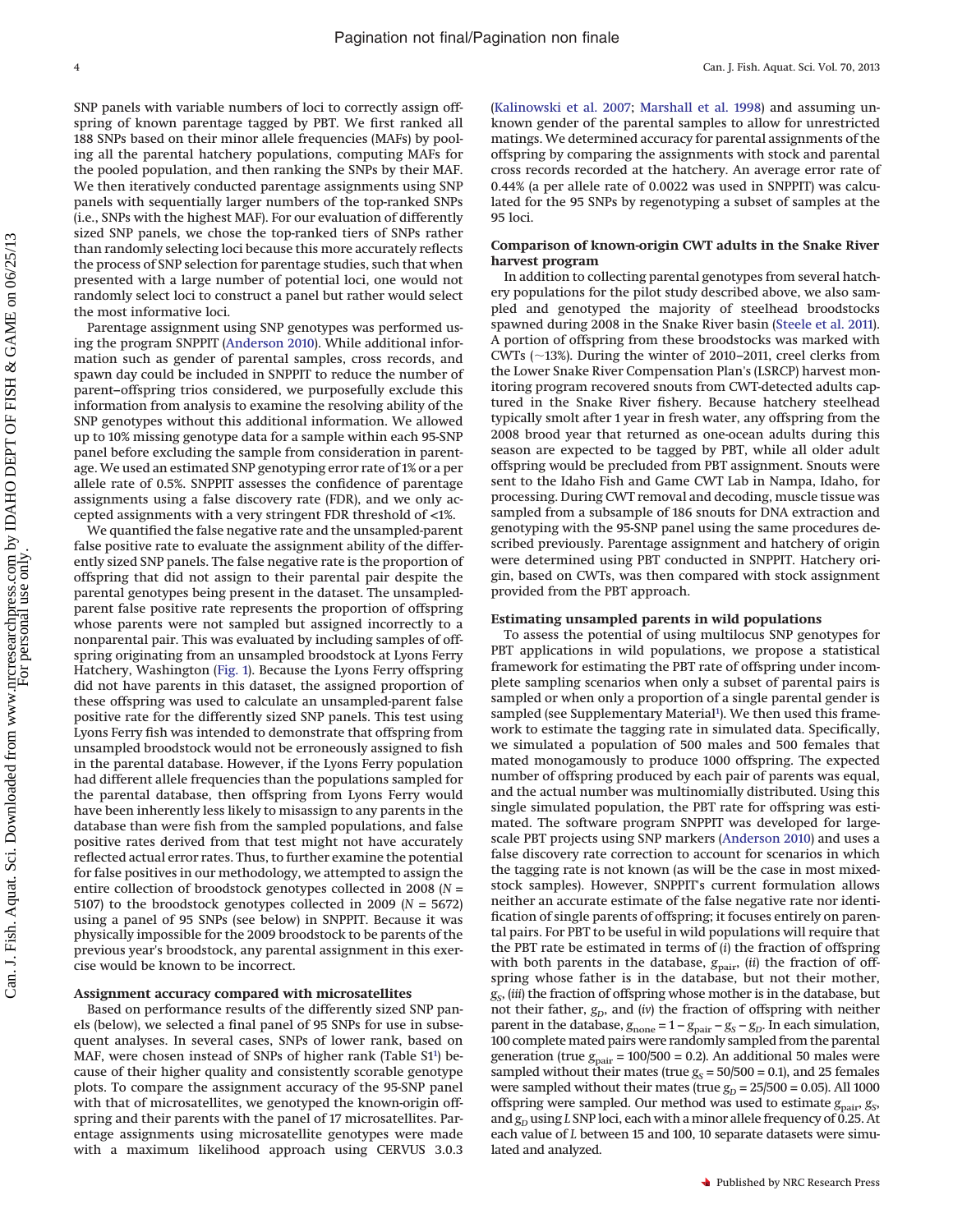<span id="page-4-1"></span>**Table 1.** Percentage of samples that accurately assigned, misassigned, or were unassigned (false negative) using different numbers of single nucleotide polymorphisms (SNPs) for parentage-based tagging (PBT).

| No. of<br>loci used | % Accurate<br>assignment | % Misassignment of<br>assigned fish | False<br>negative | False<br>positive | No. of parent-offspring<br>trios evaluated |  |  |
|---------------------|--------------------------|-------------------------------------|-------------------|-------------------|--------------------------------------------|--|--|
| 36                  | 38.5                     | 7.9                                 | 53.6              | 0.0               | 76 432                                     |  |  |
| 48                  | 87.6                     | $2.2^{\circ}$                       | 10.2              | 1.1               | 21 25 1                                    |  |  |
| 72                  | 95.7                     | 0.0                                 | 4.3               | 0.0               | 1036                                       |  |  |
| 96                  | 96.1                     | 0.0                                 | 3.9               | 0.0               | 759                                        |  |  |
| 120                 | 96.2                     | 0.0                                 | 3.8               | 0.0               | 707                                        |  |  |
| 144                 | 97.3                     | 0.0                                 | 2.7               | 0.0               | 849                                        |  |  |
| 168                 | 97.1                     | 0.0                                 | 2.9               | 0.0               | 867                                        |  |  |
| 188                 | 97.1                     | 0.0                                 | 2.9               | 0.0               | 680                                        |  |  |

**Note:** Percentage of false positives represents the portion of offspring known to not have parents represented in the dataset (Lyons Ferry) that assigned to a parental pair regardless. The number of parent–offspring trios evaluated refers to the number of potential parental assignments that could not be excluded based on Mendelian incompatibilities and were subsequently evaluated with ML in SNPPIT. SNPs for the differently sized panels were ranked and selected based on the minor allele frequencies within six hatchery broodstocks in the Snake River basin.

# **Results**

# **Assessment of SNP power**

Assignment rates of known-origin offspring to correct stock were above 95% for all sizes of SNP panels, except the smallest panels of 36 and 48 SNPs [\(Fig. 2;](#page-4-0) [Table 1\)](#page-4-1). Correct assignment rates remained high as the number of SNPs decreased until a threshold of too few SNPs was reached, after which the correct assignment rate dropped sharply. No offspring were misassigned to an incorrect stock except when the two smallest panels were used. The false negative rate (sampled offspring that should have assigned to a parental pair, but did not) increased gradually as fewer SNPs were used in the parentage assignments, but increased sharply only with the two smallest SNP panels [\(Table 1\)](#page-4-1). There were no unsampled-parent false positives from the Lyons Ferry offspring except with the 48-SNP panel when one Lyons Ferry offspring was assigned to a parental pair. Additionally, no unsampled-parent false positives were observed when we attempted to assign the 2008 broodstock to the 2009 broodstock using the 95-SNP panel despite a total of >17 × 109 possible parent–offspring trios being evaluated.

# **Assignment accuracy of SNPs compared with microsatellites**

Assignment accuracy to correct stock and parentage was similar between microsatellites and SNPs [\(Table 2\)](#page-5-0). For microsatellites, a high percentage of genotyped offspring (98.6%) received assignment to a hatchery stock, and in every case the stock assignment was correct. None of the Lyons Ferry offspring received parentage assignment using the 17 microsatellites. Assignment rates to the parental pairs identified in cross records ranged from a low of 70.7% for Dworshak-origin offspring to a high of 98.9% for Grande Ronde-origin offspring. The average mismatch rate of microsatellite alleles between parents and assigned offspring was 0.068 mismatches/assignment.

For SNPs, 97.3% of the genotyped offspring received an assignment to a hatchery stock, and in every case the assignment was also to the correct stock. None of the Lyons Ferry offspring assigned to a stock with the 95-SNP panel. Assignment rates to the parental pair identified in the cross records ranged from a low of 71.0% for Dworshak-origin offspring to a high of 98.9% for Grande Ronde-origin offspring. The average mismatch rate of SNP alleles between parents and assigned offspring was 0.15 mismatches/ assignment.

#### **Assignment accuracy of PBT compared with CWTs**

A total of 61 one-ocean aged hatchery fish (1 year at sea) that were subsampled from the Idaho steelhead fishery in the winter of 2010–2011 had CWTs indicating their origin was from a Snake River basin hatchery broodstock sampled for PBT in 2008. Of <span id="page-4-0"></span>**Fig. 2.** Relationship between accuracy of parentage-based tagging (PBT) assignment to stock of origin and number of single nucleotide polymorphisms (SNPs) used in the assignment. SNPs for the differently sized panels were ranked and selected based on the minor allele frequencies within six hatchery broodstocks in the Snake River basin.



those 61 samples, 59 were successfully genotyped and 52 (88.1%) were assigned with PBT to a hatchery stock [\(Table 3\)](#page-5-1). Recovery information for CWTs in this fishery indicated that  $\sim$ 14% of harvested fish had CWTs (T. Curet, B. Esselman, M. White, M. Biggs, J. Hansen, and B. Beller, Idaho Department of Fish and Game, unpublished report). All assignments made to stock with PBT matched the stock identified with CWT. Based on CWT information, the seven samples that did not assign using PBT were composed of five fish originating from the Oxbow Hatchery and two from the Dworshak Hatchery.

# **Direct estimation of tagging rate with genetic data**

In all, we analyzed 860 simulated datasets. It is clear that given the conditions of our simulations,  $g_{\text{pair}}$  can be estimated with high accuracy using 40 or more SNPs [\(Fig. 3](#page-5-2)*a*). In similar fashion,  $g_S$  and *gD* can be accurately estimated with 60 or more SNPs [\(Figs. 3](#page-5-2)*b* and [3](#page-5-2)*c*). In fact, with just 40 or 60 SNPs, the observed distribution of estimates falls largely within the 95% confidence intervals that would be expected of the estimates when parentage is unambiguously known.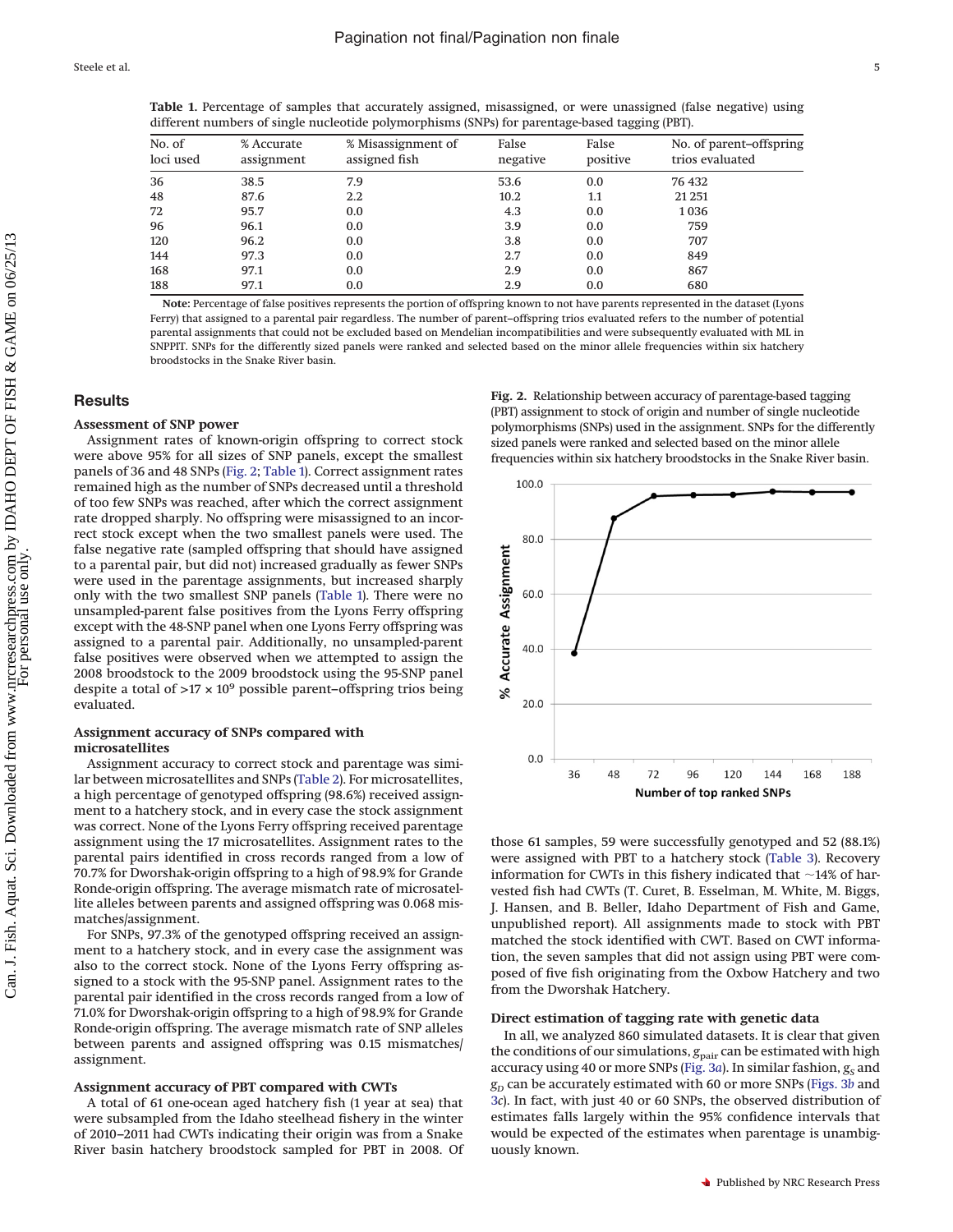|                         | Sample size       |                  | Samples genotyped<br>(adults, juveniles) |             | <b>Iuveniles</b><br>assigned |             | No. assigned to<br>correct stock |             | No. (%) matching<br>spawn records |             |
|-------------------------|-------------------|------------------|------------------------------------------|-------------|------------------------------|-------------|----------------------------------|-------------|-----------------------------------|-------------|
| Hatchery<br>stock       | Parents<br>(종, 우) | <b>Offspring</b> | <b>Micros</b>                            | <b>SNPs</b> | <b>Micros</b>                | <b>SNPs</b> | <b>Micros</b>                    | <b>SNPs</b> | <b>Micros</b>                     | <b>SNPs</b> |
| Squaw Creek             | 15, 20            | 92               | 35.91                                    | 35, 92      | 91                           | 92          | 91                               | 92          | 79 (86.8)                         | 79 (85.9)   |
| Sawtooth                | 118, 116          | 93               | 232.93                                   | 231, 93     | 91                           | 91          | 91                               | 91          | 86 (94.5)                         | 86 (94.5)   |
| Dworshak*               | 184, 209          | 93               | 393.92                                   | 393.93      | 92                           | 93          | 92                               | 93          | 65 (70.7)                         | 66 (71.0)   |
| East Fork Salmon River  | 83.36             | 94               | 118, 93                                  | 118, 94     | 87                           | 85          | 87                               | 85          | 83 (95.4)                         | 80(94.1)    |
| Pahsimeroi <sup>†</sup> | 121, 134          | 93               | 255.92                                   | 252.93      | 92                           | 88          | 92                               | 88          |                                   | –           |
| Cottonwood Creek        | 85.84             | 93               | 169.91                                   | 167, 93     | 91                           | 91          | 91                               | 91          | 90(98.9)                          | 91(100.0)   |
| Lyons Ferry             |                   | 93               | $-.93$                                   | $-.93$      | $\Omega$                     | $\Omega$    |                                  |             |                                   |             |
| Total                   | 606, 599          | 651              | 1202.645                                 | 1196, 651   | 544                          | 540         | 544                              | 540         | 403                               | 405         |

<span id="page-5-0"></span>**Table 2.** Comparisons of parentage and stock assignment accuracy between 17 microsatellites (Micros) and 95 SNPs using offspring of known origin from six upper Snake River hatchery stocks.

**Note:** Broodstock from Lyons Ferry were not sampled in order to estimate a proportion of false positive assignments of their offspring using a 95-SNP panel. Cross information not available for all broodstock; 27 offspring assigned to parents with missing cross information, thereby lowering the number of possible

matches to spawn records. †Cross information not available.

<span id="page-5-1"></span>**Table 3.** Results of PBT-based stock assignments for known-origin one-ocean fish with CWTs that were genetically tagged through the genotyping of the 2008 Snake River basin parental broodstock.

| CWT-based<br>origin            | Samples | Genotyped<br>(failed to amplify) | Assigned | Assignment<br>rate $(\%)$ | <b>PBT</b><br>rate $(\%)$ |
|--------------------------------|---------|----------------------------------|----------|---------------------------|---------------------------|
| Dworshak                       | 9       | 9(0)                             | 7        | 77.8                      | 85.1                      |
| Pahsimeroi                     | 30      | 30(0)                            | 30       | 100                       | 95.8                      |
| Oxbow                          | 16      | 15(1)                            | 10       | 66.7                      | 93.3                      |
| Sawtooth                       | 4       | 3(1)                             | 3        | 100                       | 98.2                      |
| Pahsimeroi (Squaw Creek)       |         | 1(0)                             |          | 100                       | 100                       |
| Lyons Ferry (Cottonwood Creek) |         | 1(0)                             |          | 100                       | 100                       |
| Total                          | 61      | 59(2)                            | 52       | 88.1                      | 96.8                      |

<span id="page-5-2"></span>**Fig. 3.** Distribution of estimates of the tagging rate via (*a*) parental pairs, (*b*) single fathers, and (*c*) single mothers, using different numbers of SNPs. Ten datasets were simulated for each number of SNPs from 15 to 100, and each dataset is represented by a single dot on each figure. The true tagging rates ( $g_{pair}$ ,  $g_s$ , and  $g_D$ , respectively) are indicated on each plot by the black dashed lines. The gray dashed lines represent the 2.5% and 97.5% quantiles of a binomial random variable of 1000 trials with the success probability given by  $g_{\text{pair}}$ ,  $g_S$ , or  $g_D$ . These are the 95% confidence intervals that would be expected if parentage could be assigned without any error to the sampled offspring in the simulations.



## **Discussion**

Implementing PBT is likely to provide managers a more efficient, versatile, and powerful tool for tagging hatchery fish than CWTs. Tagging with PBT carries a number of advantages over using CWTs. Most prominently, because every juvenile is tagged when its two parents are genotyped, the cost of PBT is low enough to tag nearly every hatchery offspring compared with historical rates of 5%–10% with physical CWTs [\(RMIS, online database up](#page-8-6)[dated continuously since 1977\)](#page-8-6). Higher tagging rates allow larger numbers of fish tagged by PBT to be recovered than fish with CWTs, which can improve error associated with stock assessments. Additionally, pedigrees generated through genotyping multiple generations of broodstock provide opportunities for addressing management issues associated with relative reproduc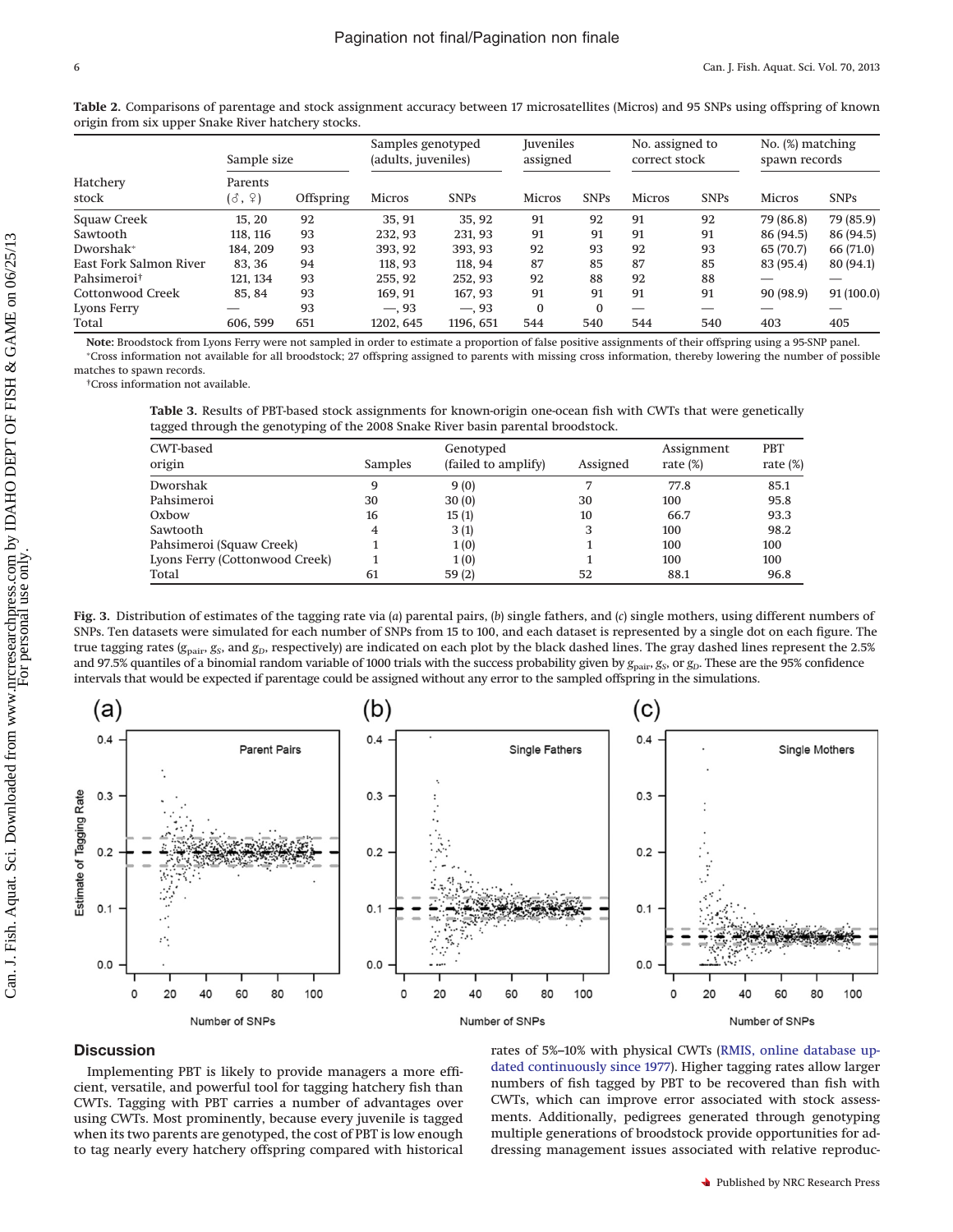tive success of hatchery fish, trait heritability of broodstocks, and reforms in hatchery management. Few programs have initiated PBT as a large-scale tagging strategy [\(Denson et al. 2012\)](#page-8-25). Our study provides one of the first empirical validations of PBT using SNPs, resulting in the unprecedented ability to mark millions of steelhead smolts and provide opportunities for parentage-based research.

## **Assessment of SNP power**

Because of the advantages SNPs have over other molecular markers [\(Morin et al. 2004\)](#page-8-10), they are becoming the marker of choice for large-scale collaborative parentage projects. The number of SNPs needed to sufficiently conduct PBT was theoretically estimated to be 60–100 [\(Anderson and Garza 2006\)](#page-7-1). This guideline was met with skepticism by some agencies [\(Pacific Salmon](#page-8-4) [Commission 2005\)](#page-8-4), perhaps because the bialleleic nature of SNPs inherently reduces the resolving power of a single SNP compared with that of a multi-allelic microsatellite. We empirically confirmed [Anderson and Garza's \(2006\)](#page-7-1) theoretical prediction and demonstrate that accurate parentage (>95%) can be achieved with as few as 72 SNPs [\(Fig. 2\)](#page-4-0). Even though 72 SNPs provided accurate parentage assignments, a panel of 95 SNPs for subsequent analyses was selected because the current technology of the 96.96 Fluidigm allows up to 96 SNPs on a single run, and the additional SNPs should also provide an abundance of power in the most limiting scenarios. The minimum number of SNPs needed for accurate parentage assignment will depend on the MAF of the markers such that fewer loci with higher MAFs can provide comparable power as more loci with lower MAFs [\(Anderson Garza 2006\)](#page-7-1). There is also a diminishing return between the resolving power of a SNP locus and increases in MAF such that more power is gained as MAF increases from 0.2 to 0.3 than from 0.4 to 0.5 [\(Anderson and Garza](#page-7-1) [2006\)](#page-7-1). Our final panel of 95 SNPs has relatively high MAFs ranging from 0.155 to 0.486 (Table S1<sup>1</sup>). This suggests that if these markers are used for PBT with additional hatchery stocks in the Columbia River basin, the number of SNPs needed to accurately conduct PBT can remain the same even if MAF is reduced at some loci within other populations.

#### **Comparison with microsatellites**

When study systems transition from microsatellites to SNPs, it is often desirable or necessary to confirm similar results between the two kinds of markers and to demonstrate the resolving power of SNPs [\(Hauser et al. 2011\)](#page-8-14). Assignment results between microsatellites and SNPs were comparable but not identical, and inconsistencies appear to be due to differences in the genotyping completeness of samples by each marker set. While every attempt was made to sample all broodstock contributing to the study, we suspect there were unsampled parents. Nonassignment of offspring is attributed to either an unsampled parent or incomplete genotypes from a sampled parent. For microsatellites and SNPs, respectively, 544 and 540 of the 558 offspring received a PBT assignment resulting in a false negative rate of 2.5% and 3.2% for each dataset. These false negative values are low but are also inflated because ungenotyped parents preclude some assignments. Unsampled or ungenotyped parents within the SNP dataset likely account for the two unassigned Sawtooth Hatchery offspring and for six of the nine unassigned East Fork Salmon offspring [\(Table 2\)](#page-5-0). The remaining three unassigned East Fork Salmon offspring had an FDR above 1% (but below 5%). Unassigned offspring from the Cottonwood Creek stock and Pahsimeroi Hatchery were traced to parents that had been sampled but failed to be genotyped. When complete SNP genotypes for parents and offspring were available, a correct assignment was always made, indicating that the assignment ability of PBT with SNPs was ultimately restricted by the completeness of sampling and genotyping of the parental broodstock and not by limitations in the molecular markers or algorithms in the assignment software.

For both marker sets, a proportion of parentage assignments did not match the cross records from the hatcheries. However, all parentage assignments using SNPs matched those made with microsatellites, even when the parentage assignment did not match the cross records. This suggests that some hatchery-recorded cross information was incorrect, and the error was identified using parentage assignments with the independent datasets. Despite potential for such errors, a record of individual parents used in spawning can be valuable information to include in parentage assignments by reducing the number of possible parental combinations and thereby reducing computation time. In general, including additional data, such as cross information or sex of parental samples, can improve parental assignments if a small number of loci are used or if the loci have low power of resolution. However, if these data are not recorded accurately it can have an adverse effect by inadvertently precluding true parents from being considered as possible mates, thereby decreasing the number of correct assignments. Initial analyses of our data confirmed this result and showed a slightly higher proportion of unassigned offspring (data not shown) when cross information of the spawners, along with errors, was included. Even if cross information is not used to help with parentage assignments, the basic information about broodstock samples ("spawn year" and "hatchery stock") can help to greatly reduce the number of possible parental matings in a large multiyear PBT dataset. Another strategy to reduce the number of potential crosses is "day-binning" [\(Anderson and](#page-7-0) [Garza 2005\)](#page-7-0), which is less error prone than recording specific cross information. Collecting cross information from broodstock remains important because it allows both members of a parental pair to be identified when a genotype is missing from one parent. In such cases, single-parentage assignment can identify the parent for which data has been collected and cross information can identify the other parent with which it was mated.

#### **Comparison with CWTs**

All PBT assignments matched the stock identified with CWT, but not all CWT fish received a PBT assignment [\(Table 3\)](#page-5-1). Nonassignment of two CWT samples from Dworshak Hatchery was likely due to unsampled parental broodstock. A portion of the parental crosses were not sampled for PBT in 2008, yielding an estimated PBT rate of 85.1% for the stock overall. If we assumed equal production of offspring across families, we would expect to assign 85.1% of Dworshak-origin offspring to their two parents. We had a slightly lower, but not significantly different, assignment rate of 77.8% for Dworshak-origin offspring (binomial test, *P* = 0.79) and concluded that the nonassigned fish were offspring from the unsampled Dworshak parents. The nonassignment of five CWT samples from Oxbow Hatchery resulted in an assignment rate (66.7%) lower than the expected PBT rate (93.3%) for this stock. Currently, SNPPIT is only able to assign offspring if both parents' genotypes have been collected. To determine if at least one parent was included in the dataset, the unassigned Oxbow Hatchery-origin offspring were analyzed separately in CERVUS using exclusion-based procedures. Single parent assignments resulted in assigning 14 of the 15 samples and an assignment rate of 93.3%, identical to the expected PBT rate. Of the five previously unassigned Oxbow Hatchery offspring, four received a singleparent assignment with no allelic mismatches, and one individual was assigned equally to two different parents with no allelic mismatches. A check of the Oxbow Hatchery cross records indicated that all four of the parents were crossed with one parent that did not genotype. In addition, one of the two possible parents identified for the final individual was also crossed with a parent that failed to be genotyped. This indicates that the initial assignment rate for Oxbow Hatchery-origin samples was largely driven by the failure to genotype one individual from a parental pair and not by unsampled broodstock or analytical limitations of the software. It also emphasizes the need to develop methods that account for the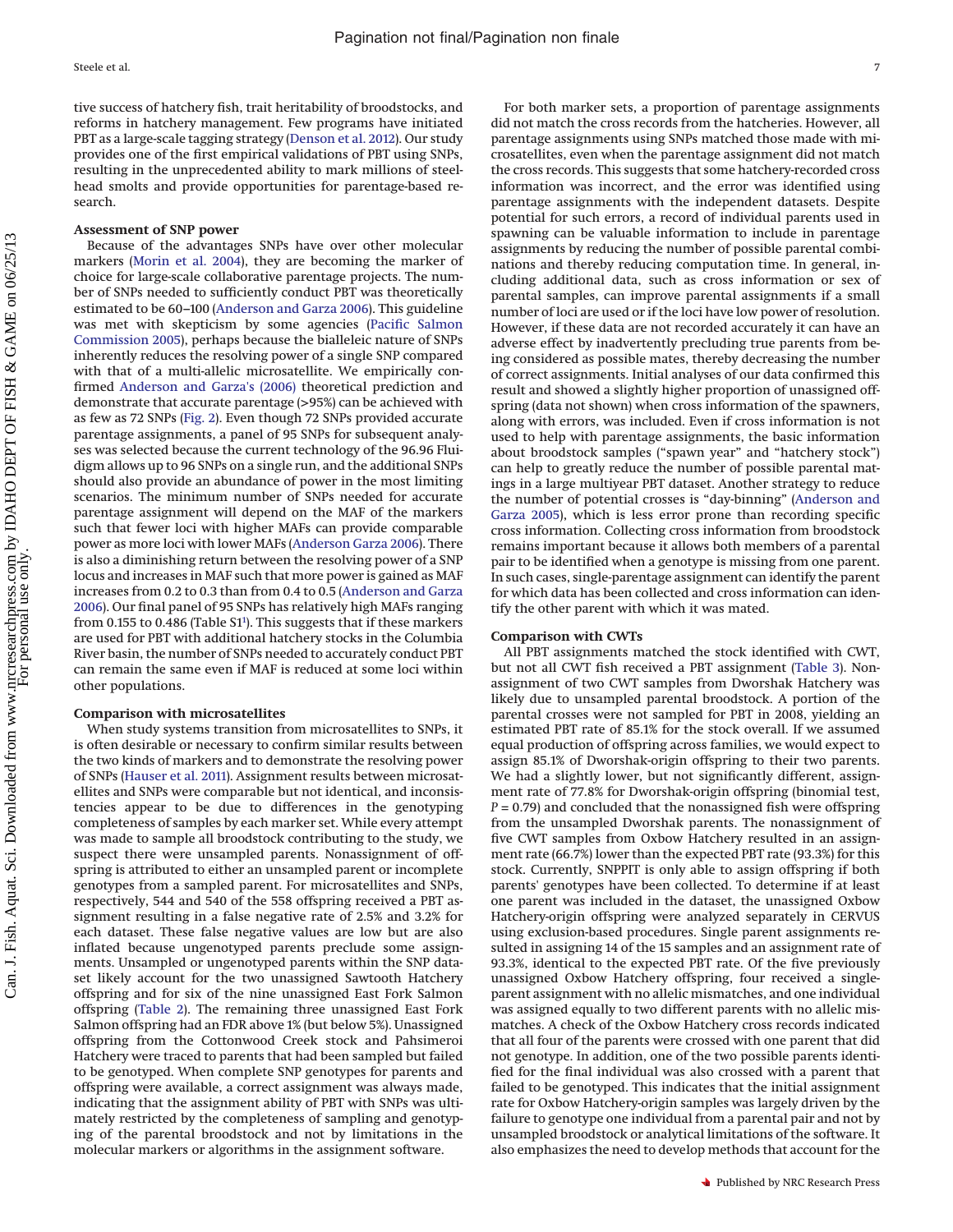pattern of mating and variability in individual reproductive success when estimating uncertainty in the PBT rate.

# **Estimating the PBT rate with genetic data**

PBT was originally proposed as an alternative tagging methodology that provides advantages over CWTs [\(Anderson and Garza](#page-7-0) [2005\)](#page-7-0). Our results from PBT assignments demonstrated the same stock assignments as known-origin CWT fish, but the results also highlighted current software limitations. Genotypes from just a single parent will not result in a parent–offspring assignment in SNPPIT. Although CERVUS is capable of making single-parentage assignments, the computational time required for such an analysis on a large multiyear PBT dataset can be impractical. Given some improvements in software, however, it may become possible to conduct PBT on wild-spawning stocks if an ample, albeit unknown, fraction of the parents are sampled. For example, if a wild population could be nonlethally sampled at a weir or by sampling carcasses after spawning, and a representative sample of outmigrating smolts was genotyped and used to estimate the fraction of sampled parents, then that fraction, along with the known number of sampled fish or carcasses, would yield an estimate of the abundance of spawners. This would also yield a PBT rate for the wild stock, which might make it possible to use PBT to estimate the number of wild fish harvested in a fishery.

One way to deal with unassigned offspring due to missing parental genotypes is to estimate the PBT rate and then use it to extrapolate assignments to the total number of unassigned fish in a sample. A PBT rate can be estimated by multiplying the proportions of successfully genotyped male and female broodstock. Using this simple approach for calculating the proportion of tagged individuals is only possible if the proportion of successfully genotyped adults is known. This is often the case within hatchery settings, but PBT can also be applied to wild populations in which the proportion of sampled adults is not known with great certainty. Our simulations reveal that with sufficient numbers of SNPs (i.e., >40) there is substantial power to estimate the fraction of offspring with both parents or with just a single parent in a parental database. This suggests that with carefully designed sampling protocols and advances in statistical tools, PBT may be successfully applied to the management of wild salmon populations (though doing so may require intensive sampling of adults and possibly of some outmigrating juveniles).

The simulations also demonstrate that a mixture formulation to infer parentage with PBT, like that proposed in the Supplementary Material<sup>1</sup>, would likely carry a number of advantages over the allocation method implemented in the current version of SNPPIT. For example, with only 40 markers and a false negative rate of 10%, the method of [Anderson and Garza \(2006\)](#page-7-1) would assign roughly 10% of offspring to the wrong pair of parents. However, despite that level of inaccuracy in individual assignment, the tagging rate can still be estimated accurately. A similar phenomenon is seen in mixed stock analysis of fisheries whereby individual fish cannot all be assigned to their population without error, but the fraction of fish in the sample from any one population can still be estimated accurately [\(Koljonen et al. 2005\)](#page-8-26). This suggests that it is worthwhile to develop software that can handle large-scale parentage analysis for PBT in the context of a mixture model that allows the estimation of tagging rates. Ideally, such an analysis would be combined with genetic stock identification using baseline samples from different wild populations, so that parentage assignments, population assignments, tagging rates, and mixture proportions can be simultaneously estimated using all the genotyped individuals, regardless if their parents appear in the parent database. A number of challenges will need to be addressed, in particular the problems posed by nonparental relatives and by the scale of PBT datasets, and will require novel solutions.

#### **Implementation of PBT**

This project demonstrates the feasibility of implementing a large-scale PBT project and the accuracy of SNPs for parentage analysis. This work lays the foundation for the creation of parental baselines for hatchery stocks in the Snake River basin and the utilization of these baselines in answering a variety of parentagebased research questions. We estimated the implementation of the PBT program in the Snake River basin has already resulted in the genetic tagging of  $\sim$ 95% of steelhead and Chinook salmon (*Oncorhynchus tshawytscha*) in the Snake River basin, which corresponds to  $~67\%$  of outmigrating hatchery steelhead smolts and  $\sim$ 55% of returning hatchery adults in the entire Columbia River basin. As a result, fish management agencies are continuing annual sampling and genotyping of broodstock throughout the Snake River basin with plans to expand throughout the rest of the Columbia River, thereby creating parental databases that will allow for tagging and parentage analysis of hatchery steelhead originating from the region.

The implications of this study have clear utility for managing and monitoring hatchery stocks within the region. Screening of additional hatchery stocks with this SNP panel is underway within the Columbia basin to determine its applicability in a larger and comprehensive Columbia River basin-wide PBT program. The results also have implications beyond the study system and indicate that any large-scale captive rearing program can use a moderately sized panel of SNPs to evaluate the contribution of hatchery efforts to harvest or supplementation programs or to trace an aquaculture product through production, even when multiple closely related broodstocks have contributed. The statistical framework described in the Supplementary Material<sup>1</sup>, which lays the foundation for applying a PBT-style approach in wild populations, also has far-reaching applications and the potential for implementation in wild populations of fish or non-fish species. PBT clearly has the potential to provide many opportunities for addressing management and research questions.

# **Acknowledgements**

Primary funding for this research came from the Bonneville Power Administration (Project No. 2010-031-00). Additional financial support was provided by the Pacific Coast Salmon Recovery Fund and the Idaho Power Company (Project No. 01608SC). We thank the many hard-working staff and technicians for extracting, genotyping, and organizing the thousands of samples that made this research possible: C. Camacho, D. Kovis (who also created [Fig. 1\)](#page-2-0), J. McCane, L. Redfield, and T. Vanderwey from the Pacific States Marine Fisheries Commission at the Eagle Fish Genetics Laboratory, as well as S. Harmon, T. Jacobsen, A. Matala, L. Maxwell, M. Moore, V. Morman, and J. Stephenson from the Columbia River Inter-tribal Fisheries Commission at the Hagerman Fish Genetics Laboratory. Thanks also go to L. Clifford at Idaho Department of Fish and Game for formatting the manuscript and to B. Wright at Idaho Department of Fish and Game for providing CWT data. Special thanks to all Idaho Department of Fish and Game, Oregon Department of Fish and Wildlife, Washington Department of Fish and Wildlife, United States Fish and Wildlife Service, and Nez Perce Tribe staff and volunteers who helped collect genetic samples from hatchery broodstock.

#### <span id="page-7-2"></span>**References**

- Anderson, E.C. 2010. Computational algorithms and user-friendly software for parentage-based tagging of Pacific salmonids [online]. Final report submitted to the Pacific Salmon Commission's Chinook Technical Committee (US Section). Available from [http://swfsc.noaa.gov/textblock.aspx?Division=](http://swfsc.noaa.gov/textblock.aspx?Division=FED&ParentMenuId=54&id=16021) [FED&ParentMenuId=54&id=16021.](http://swfsc.noaa.gov/textblock.aspx?Division=FED&ParentMenuId=54&id=16021)
- <span id="page-7-0"></span>Anderson, E.C., and Garza, J.C. 2005. A description of full parentage genotyping [online]. Report submitted to the Pacific Salmon Commission, Vancouver, British Columbia. Available from [http://swfsc.noaa.gov/publications/FED/](http://swfsc.noaa.gov/publications/FED/00675.pdf) [00675.pdf.](http://swfsc.noaa.gov/publications/FED/00675.pdf)

<span id="page-7-1"></span>Anderson, E.C., and Garza, J.C. 2006. The power of single-nucleotide polymor-